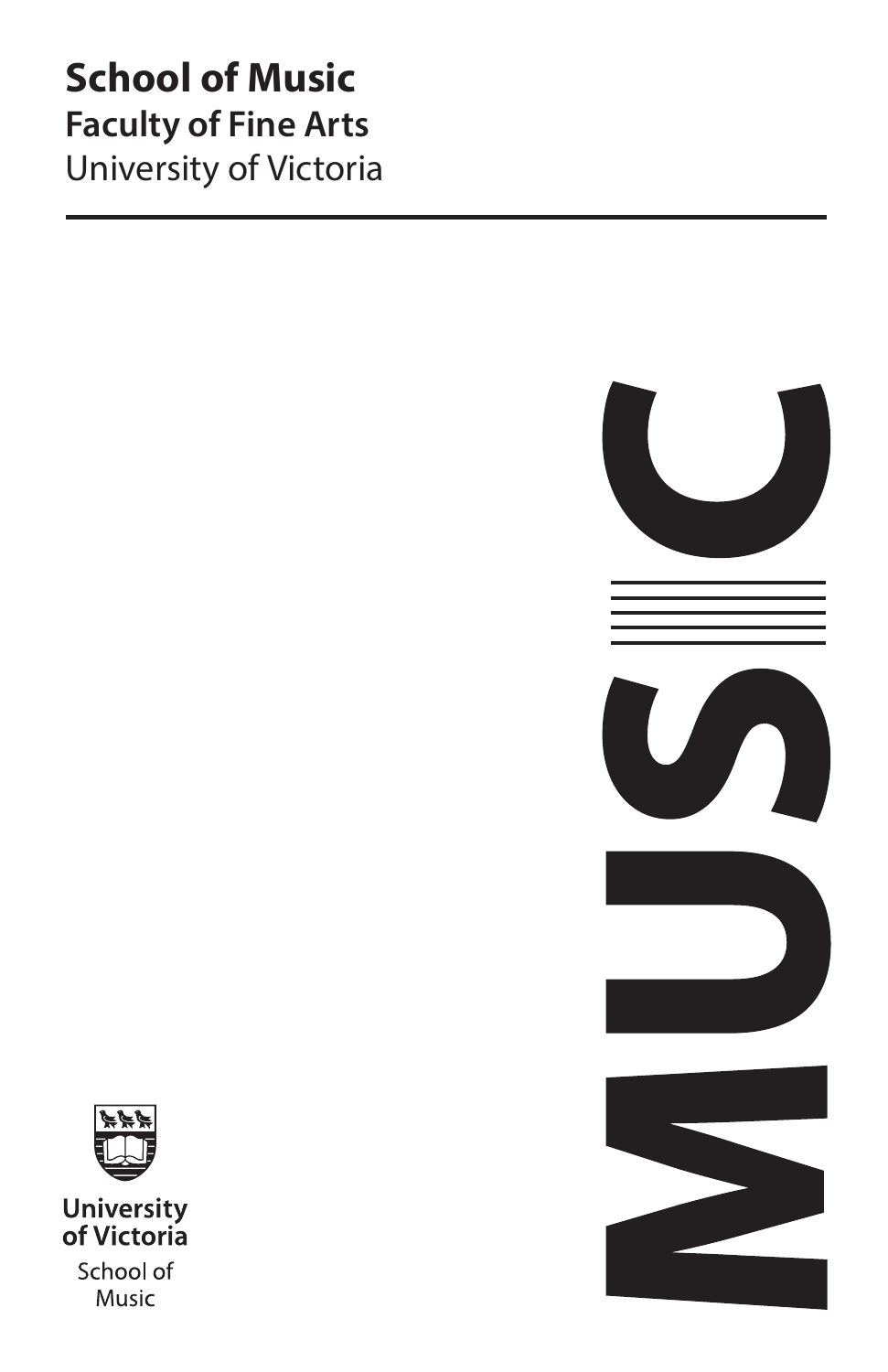# UNIVERSITY OF VICTORIA • SCHOOL OF MUSIC ALUMNI CONCERT SERIES

*Co-presented by The Canadian Music Centre and the University of Victoria*

# Rudolf Komorous Celebration

A concert of distinguished School of Music alumni performing music by legendary Czech-Canadian composer, bassoonist, and teacher Rudolf Komorous, in celebration of his 85th birthday.

## Thursday, December 8, 2016 • 8:00 p.m.

Phillip T. Young Recital Hall MacLaurin Building, University of Victoria Adults \$20 / Seniors \$15 / Students & UVic alumni \$10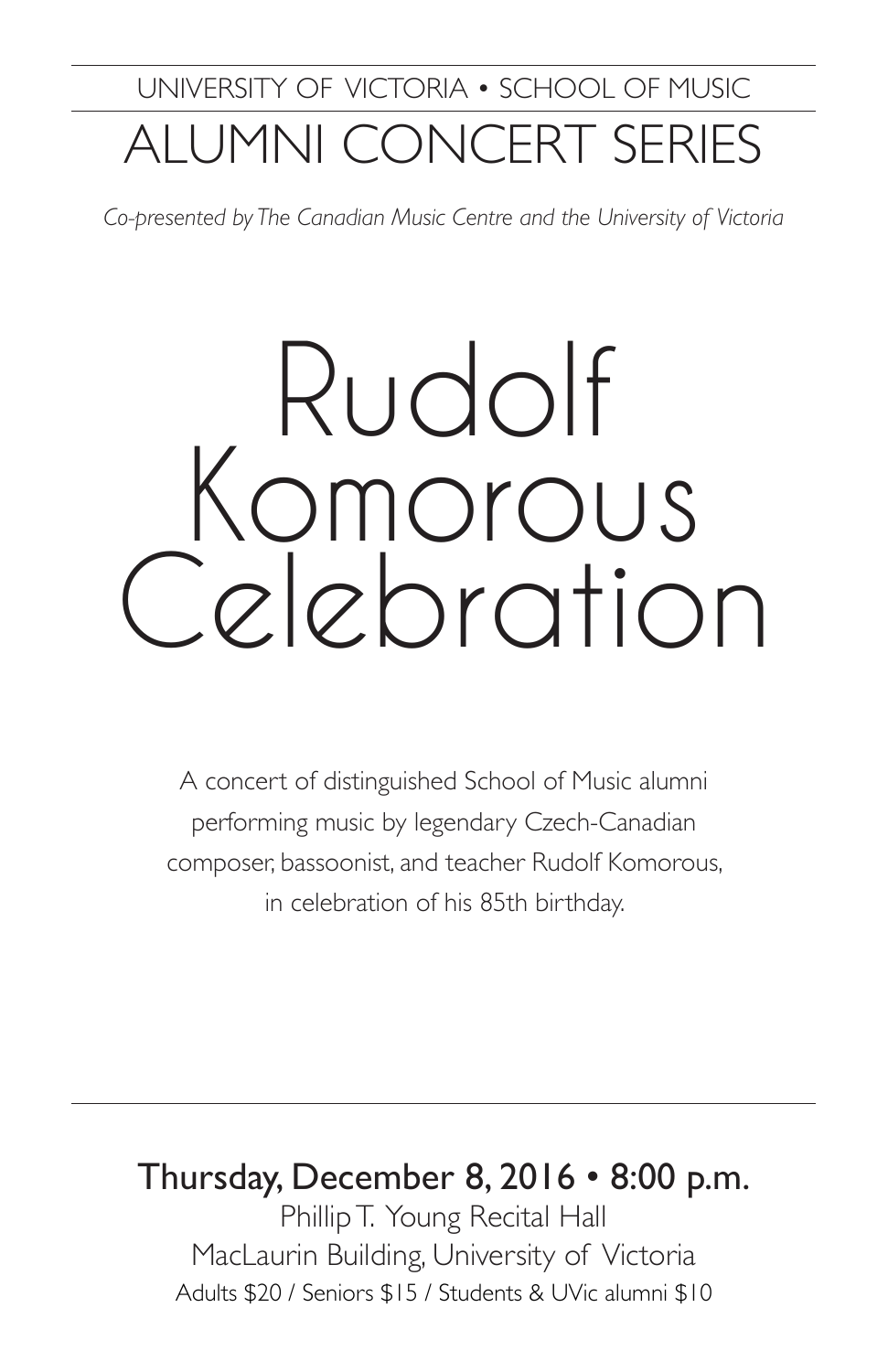# Featuring

பு

**CATHY FERN LEWIS voice** MARY BYRNE flute, alto flute ERIN MARKS oboe HEATHER ROCHE clarinet, bass clarinet TYSON DOKNJAS violin ALASDAIR MONEY cello ALEX REMPEL bass TZENKA DIANOVA piano CARLIE GRAHAM percussion CHRISTOPHER BUTTERFIELD percussion **OWEN UNDERHILL conductor** 

Artistic Advisor: Cathy Fern Lewis

Ļρ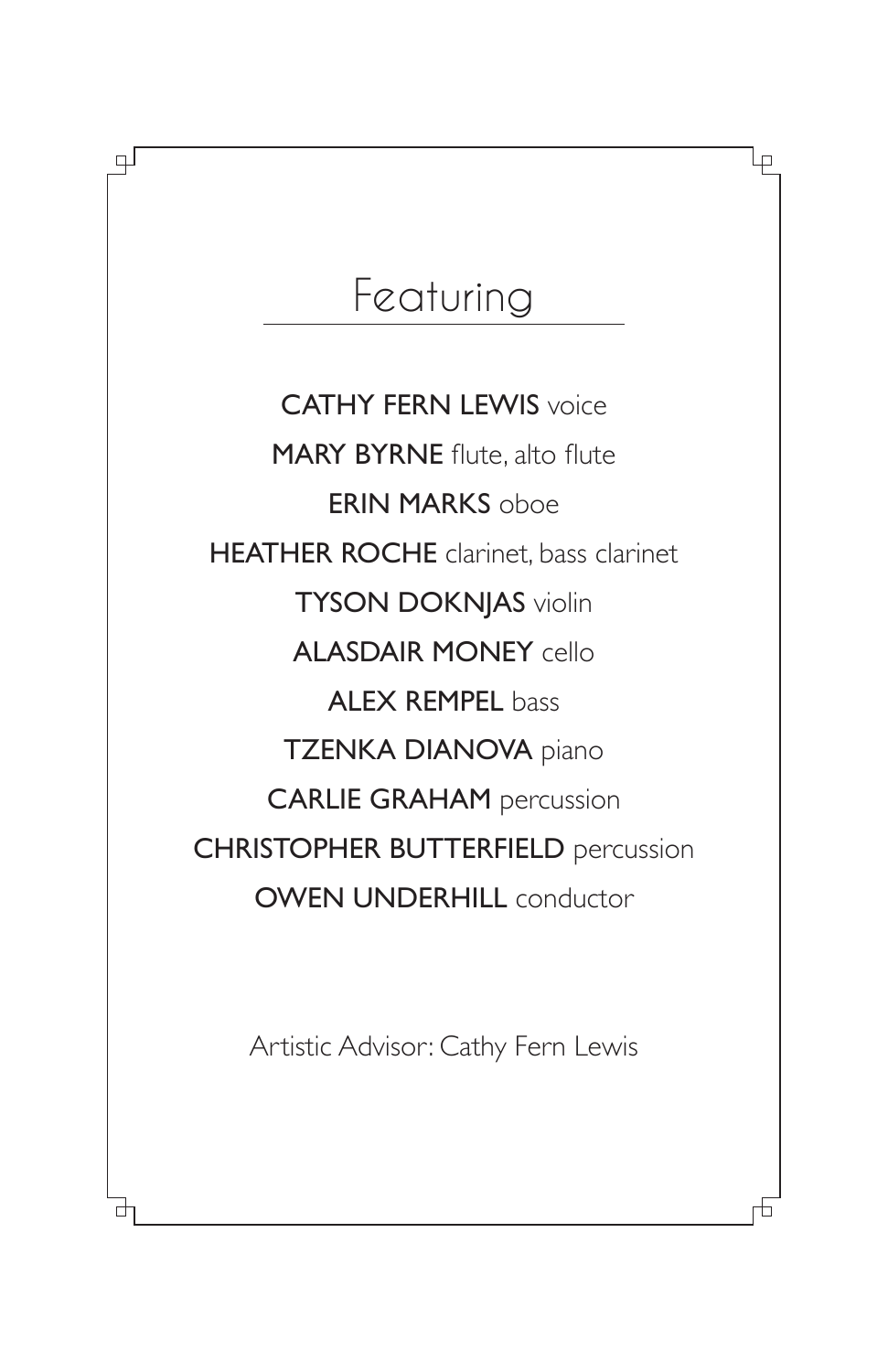#### A Message from the Artistic Advisor



Fortunate and enriched are those who have come into the orbit of Rudolf Komorous. Having Rudolf as a professor of 20th c. Analysis, from 1974–78, was indeed profound. His whole person and way of being and teaching was and still is inspiring. His interest and commitment to the aesthetic of the odd, strange or bizarre, called "estetiku divnosti", provided an oasis, a sphere which encouraged us to pursue our individual voices. He brought 'new music' to Victoria and it continues to thrive here as a result of his

influence. Now, many of his former students form a vibrant network across this country and beyond.

His complex journey from Prague, through Peking, Japan, America to Victoria...left a deep impression. His musical compositions reflected his journey. They were different, and transparent, implementing unusual combinations of instruments in surprising juxtapositions, interconnecting them in both familiar and exotic ways.

In 1987 Rudolph introduced me to the poetry of Han Shan, through his cycle *Cold Mountain Songs* for voice and cello, which I premiered that year. Now, thirty years later, and written for this occasion, it is an honour to be premiering his most recent work, *Stone House*, singing poetry of Fiona Sampson. The beauty with which he has crafted his musical rendering of Sampson's one sentence, one breath poem, is Komorous at his finest.

It has been a pleasure to assist in creating this evening's celebration concert. It would not have been possible without the generous support from the Canadian Music Centre, BC Regional Director, Sean Bickerton; CMC Librarian, Stefan Hintersteininger; and Acting Director of the University of Victoria School of Music, Christopher Butterfield. Sincere thanks also to School of Music Concert & Publicity Manager, Kristy Farkas, composers Owen Underhill, Linda Catlin Smith, Rodney Sharman and Christopher Reiche.

*We all share respect and love for Rudolf Komorous and we are here to say Thank You and Happy 85th Birthday! Let's listen to a few of your compositions, and afterwards, share a warm beer and enjoy a piece of cake.*

cathy fern lewis / December 8, 2016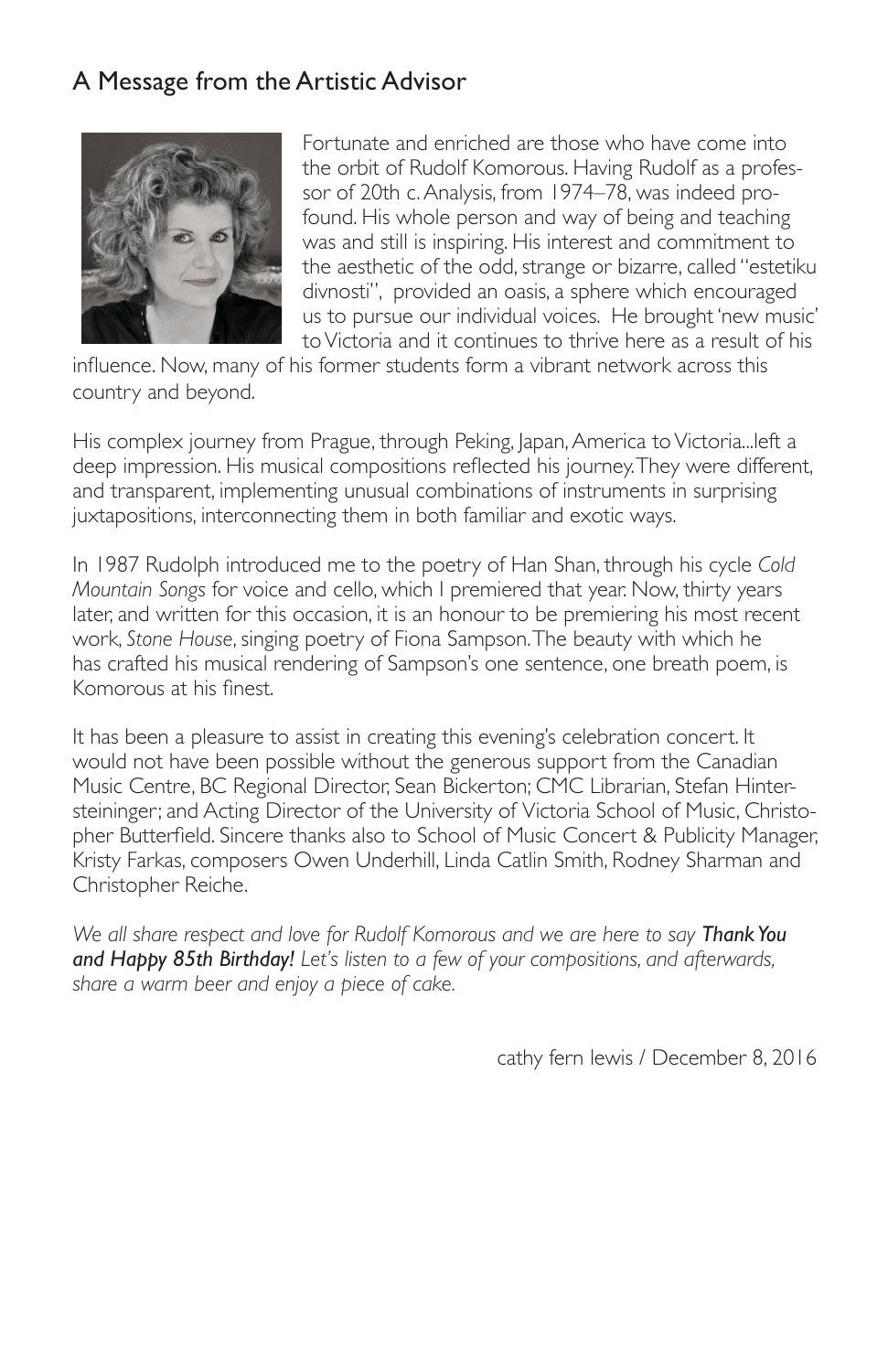## **Letter from the Canadian Music Centre:**

The theme of this, the Canadian Music Centre's first concert season in BC, is Celebrating Our Legacy!, with the goal of celebrating the very first generation of composers to write concert music from the west coast of Canada.

They have been designated as BC legacy composers, chosen because they have made a larger-than-life contribution, both in terms of their bodies of work and their substantial dedication towards teaching the next generation of composers.

Murray Adaskin, Barbara Pentland, Rudolf Komorous, Jean Coulthard, and Elliot Weisgarber each exemplify this kind of exceptional contribution to our musical heritage.

To plan a concert worthy of serving as a tribute to each composer, we invited champions of each one to help us identify the works that should be featured in each program and the musicians best suited to perform those works. Soprano Cathy Fern Lewis has been invaluable as that extraordinary champion of Rudolf Komorous, working closely with School of Music Acting Director Christopher Butterfield, and Kristy Farkas. They have assembled an extraordinary group of UVic alumni to perform for us tonight.

In addition to the concerts, we also commissioned five documentary films dedicated to each composer, from awardwinning film-maker John Bolton. Each short film is based on a performance of one of their signature works. And in each case we have also dedicated a significant new infrastructure enhancement or program to their memory.

This past August we launched the Canadian Music Centre's Victoria Creative Hub in collaboration with the Victoria Conservatory, The new CMC library there, which I encourage you to visit, has been dedicated as the Rudolf Komorous Music Library.

It is forty years ago now that I attended UVic's School of Music as a young violinist. It was an extraordinary time, with an amazing group of young composers studying at UVic, drawn in large part by Rudolf Komorous (who was acting chair then), Martin Bartlett, and Murray Adaskin. That group of students includes Owen Underhill, who is conducting this evening; Christopher Butterfield, now Acting Director of the School of Music; Linda Caitlin Smith, Rodney Sharman, David McIntyre and many others.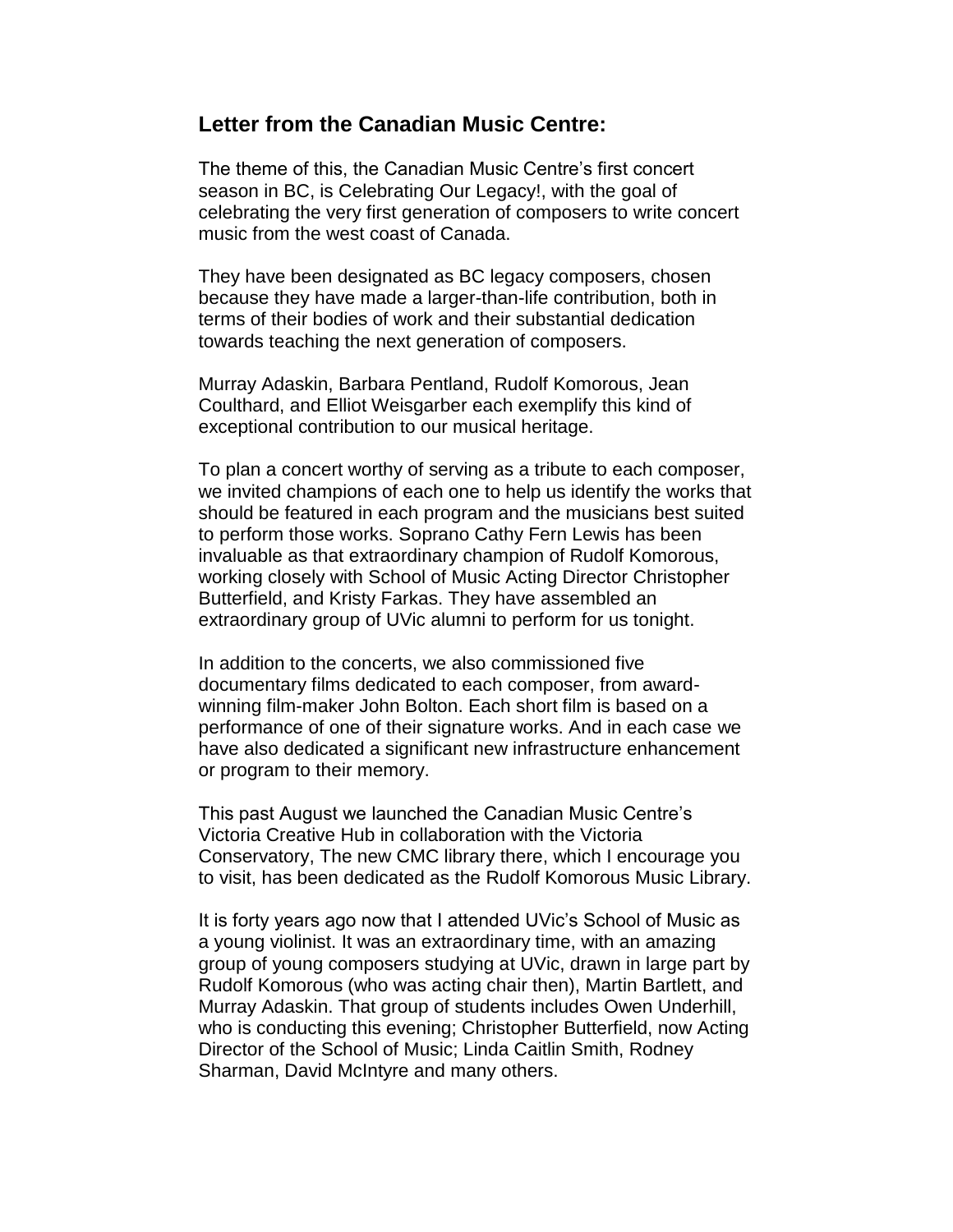It is with a deep sense of gratitude for those amazing formative experiences, which helped make my own life devoted to music possible, that I am pleased to dedicate this Celebration and the CMC's new Victoria music library to Rudolf Komorous.

Thank you for being here this evening to help us honour him,

Sean Bickerton, BC Director Canadian Music Centre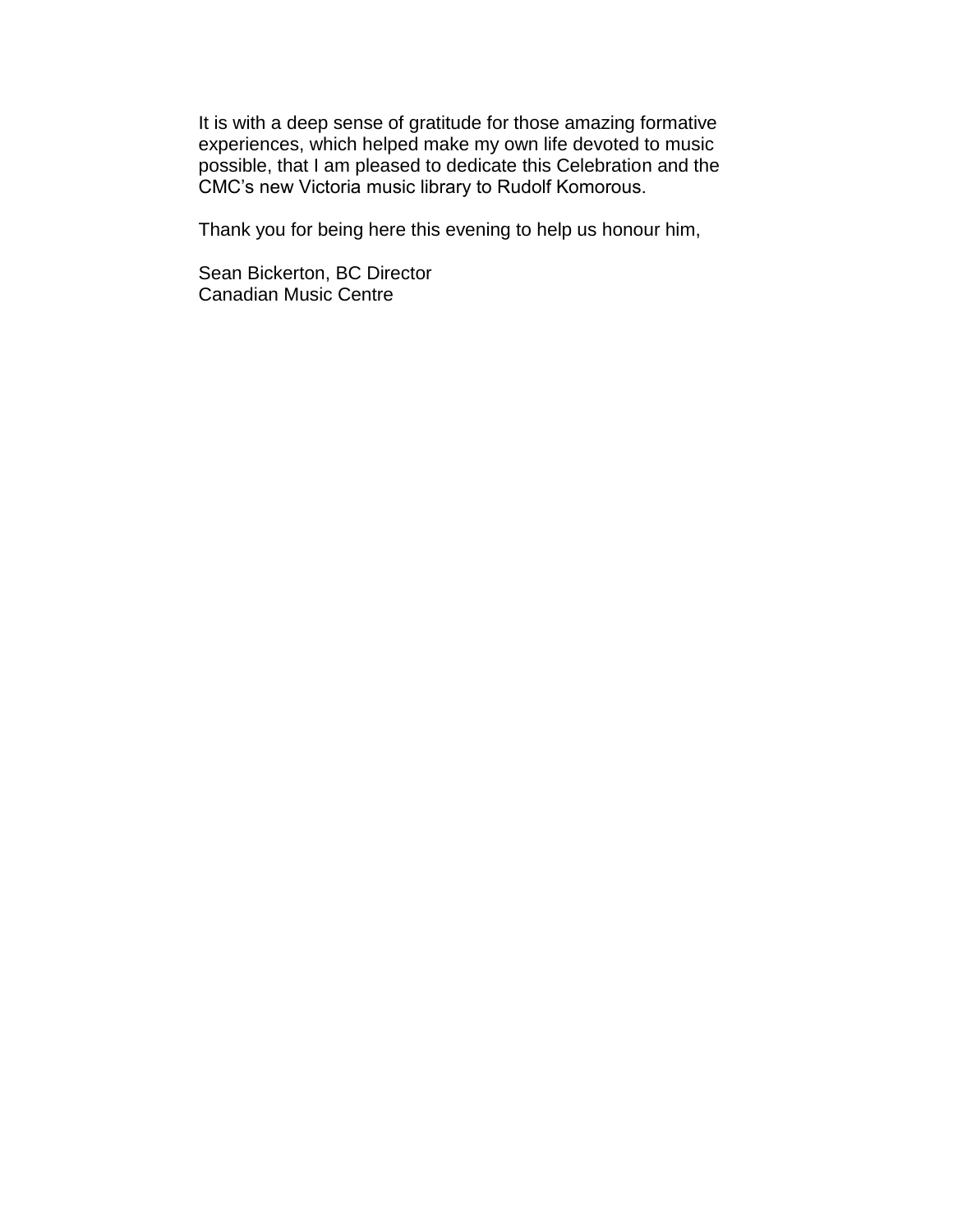#### **P R O G R A M**

Olympia (1964) **Company Act and Company Act of Act of Act of Act of Act of Act of Act of Act of Act of Act of Act of Act of Act of Act of Act of Act of Act of Act of Act of Act of Act of Act of Act of Act of Act of Act of** 

Christopher Butterfield and Owen Underhill: melodica, bass harmonica, flexatone, acolyte bells, sleighbells, rachet, nightingale

**Stone House** (2016) World Premiere **Rudolf Komorous** 

Poem by Fiona Sampson

Cathy Fern Lewis, voice; Mary Byrne, alto flute; Christopher Butterfield, percussion

Morning Glory (2007) **Morning** Glory (2007)

Mary Byrne, flute/alto flute; Heather Roche, clarinet/bass clarinet; Tzenka Dianova, piano; Carlie Graham, percussion; Tyson Doknjas, violin; Alasdair Money, cello; Owen Underhill, conductor

#### Lurid Bride (1999) **Rudolf Komorous** Rudolf Komorous

*I. Morgan Le Fay (to Alison Cameron) II. Solferino Bridle (to Christopher Butterfield) III. Strange Coquetry (to Mark Ellestad) IV. The Spitball (to David MacIntyre) V. The Melancholy Sixte (to John Abram) VI. The Aviatrix (to Martin Arnold) VII. Rouged Ghost (to Jennifer McLaughlin) VIII. The Biter Bit (to Patrick Carpenter) IX. Ligature (to Stephen Parkinson) X. Troppo Vero (to Owen Underhill) XI. Tagasode (to Linda Catlin Smith)*

Mary Byrne, flute / alto flute; Erin Marks, oboe; Heather Roche, clarinet / bass clarinet; Tzenka Dianova, piano; Carlie Graham, percussion; Tyson Doknjas, violin; Alasdair Money, cello; Alex Rempel, double bass; Owen Underhill, conductor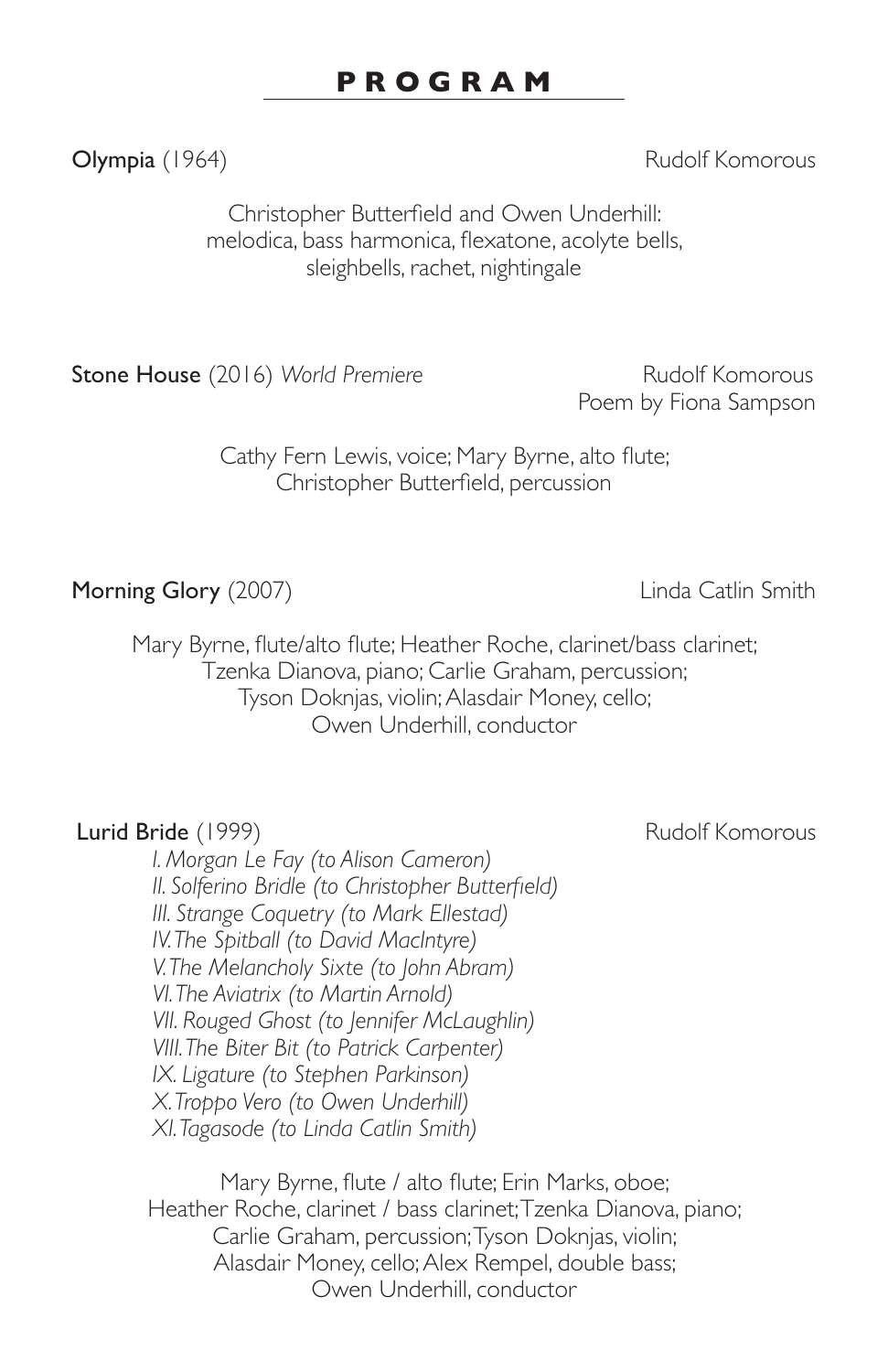

RUDOLF KOMOROUS was born December 8, 1931 and educated in Prague, Czech Republic. He studied composition with Pavel Borkovec in Prague during the 1950s, also excelling as a bassoon player. His playing won him first prize at the Concours International d'Exécution Musicale in Geneva, Switzerland, in 1957. This led to a two-year term (1959–61) teaching bassoon and chamber music in China at the Beijing Academy and Central Conservatory of Music. He was also the principal bassoonist in the Prague Opera.

Komorous's involvement with the Czech avant-garde in the 1950s and '60s led to a close association with painters and sculptors. He was a member of an interdisciplinary, avant-garde scene known as the 'Šmidra Group'. Heavily influenced by Dada, surrealism and American abstract expressionism, their motto was the "aesthetics of the bizarre" through which common materials could be transformed into something sublime, mysterious or even magical. In 1961 Komorous co-founded Musica Viva Pragensis, which was regarded as one of Europe's leading new music ensembles during the eight years of its existence.

In 1969, following the Soviet invasion of his country, Komorous emigrated with his family to Canada. After teaching for two years at Macalester College in St. Paul, Minnesota, he joined the faculty of the School of Music at the University of Victoria. From 1971–1989 Komorous taught music composition and theory at UVic and later served as the School of Music's Director. Many of his students went on to become successful composers, so much so that Eastern Canadian composers began to refer to their country's avant-garde scene as "The Victoria Mafia." From 1989 he served as Director of the School for the Contemporary Arts, Simon Fraser University.

Komorous's catalogue of compositions includes works for orchestra (5 Sinfonies), solo instruments, voice and chamber ensembles. He also has worked in the electronic music field and was the founder of the University of Victoria's Electronic Music Studio. His compositions have been featured at music festivals including the Venice Biennale, Warsaw Autumn, Donaueschingen, and Prague Spring. His two operas were produced in Vancouver, Toronto, Victoria, Montreal, Buffalo, and New York City. His works have been published by Universal Edition, Vienna and E.C. Kerby, Toronto. Several of his compositions are available on CD.

Komorous refers to himself (perhaps jokingly) as "the last avant-garde composer". The minimalism of his early works is to him "the true minimalism", completely dissimilar to the later busy music which, to his dismay, was labeled "minimal". At the beginning of the seventies, following a short period of searching for laws of proportions in music, he started exploring the possibilities of writing new melodies and harmonies that structurally work in unusual ways. In Komorous's opinion art should not change for the sake of cheap "novelties" but the change should be dictated by ever changing traces of real life.

Komorous is retired and lives in Victoria.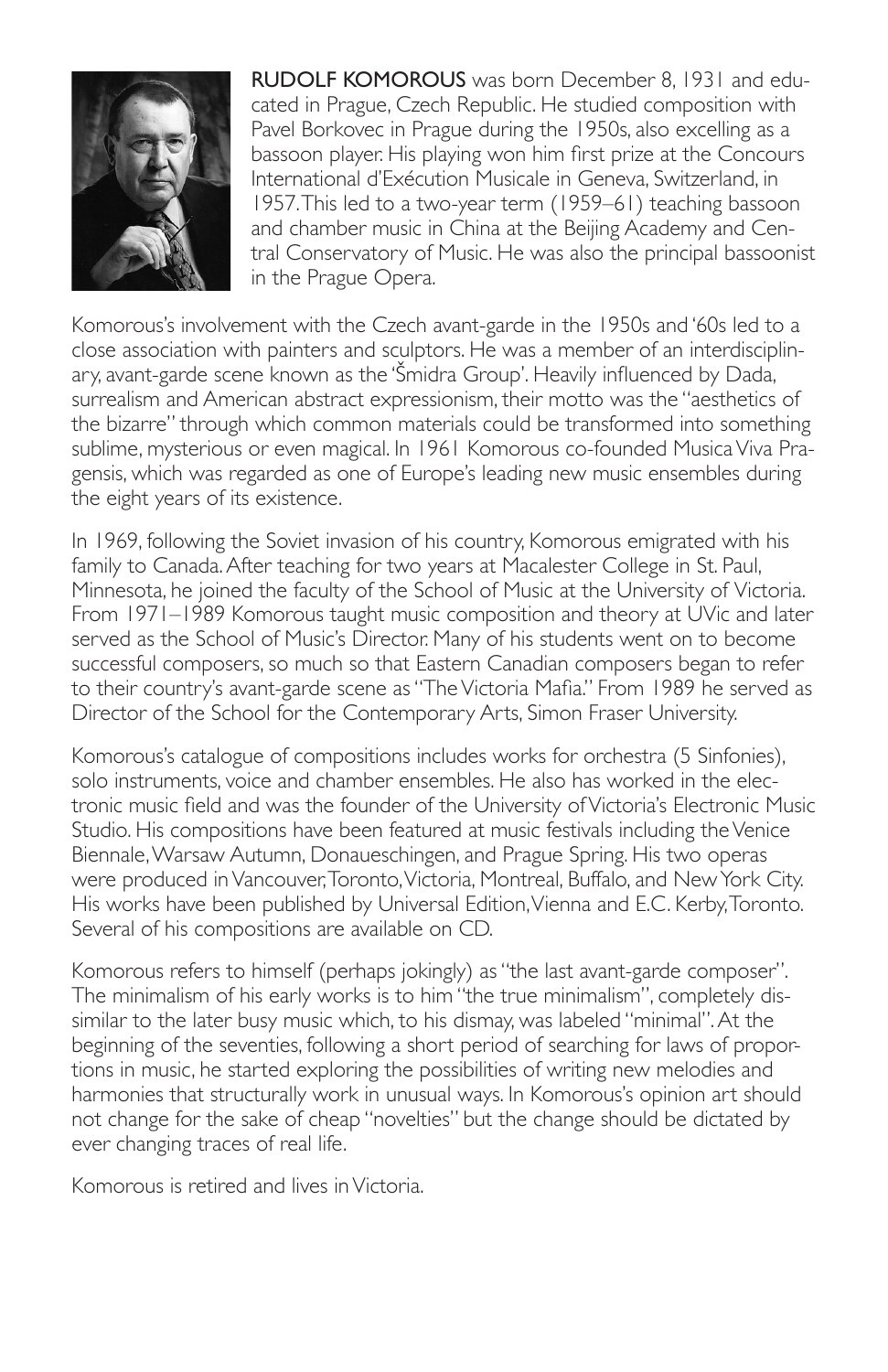### **PROGRAM NOTES**

Olympia (1964) is a truly minimalist work and one of the first ever. It had its premiere in Warsaw at the Autumn New Music Festival and was received with such unusual success that it was given an encore right then and there. Komorous composed Olympia for the exhibition opening of his friend and painter Jaroslav Vozniak, who was also a member of the 'Smidra Group'.

Stone House, for voice, alto flute and small percussion, is set to a poem by the same name by poet Fiona Sampson, taken from her latest book, *The Catch*, released in February 2016. Sampson started life as a concert violinist, studying at the Royal Academy of Music, and performing for and with musicians including Sir Simon Rattle and Pierre Boulez. Her work has been set by composers including Sally Beamish, Steve Goss and Luminata Spinu, and is currently having three sonnets from Coleshill set by Sir Harrison Birtwistle. She is a professor of poetry at University of Roehampton in London, England and has just released her latest book of poetry entitled *Lyric Cousins*.

*Stone House* was composed especially for this celebration for Cathy Fern Lewis and Christopher Butterfield.

Morning Glory (2007) was composed in the summer. As an amateur gardener, I intersperse my composing time with small excursions into the back garden for daily weeding and watering. Often I've thought about melody as a winding vine — the twists and wrappings around a beat, the curves and contours of tunes. In this work, I was exploring the different soundworlds this particular ensemble can offer, while also exploring the various ways I could partner instruments in melodic relationships. I was particularly happy that the morning glories we planted entwined themselves with the ivy that covers the southern wall bordering my garden.

 $\sim$  Linda Catlin Smith

Lurid Bride, composed for the Vancouver New Music Ensemble, was commissioned by Owen Underhill and Vancouver New Music for the 2000 Vancouver International New Music Festival in which Rudolf Komorous was a featured composer. Each of the eleven sharply distinct movements is dedicated to former students of Komorous and are based on research into actual historical incidents or situations. Individually titled, each is a musical representation having its own distillation of emotional qualities. This is in no way programmatic music, and the listener is not informed of the source material. Nevertheless, there is inherent in this music a profound relationship between life and art. Komorous tells the following story which perhaps best explains his thoughts on this subject:

"My friend, the painter Mikulas Medek, who was a brilliant man, had a theory about what art is. Once, he went with his children to the woods and they found a skeleton of a rabbit. He told the children that this skeleton was the remnant of a certain event. He also said that writing a piece or painting a picture is the event and what you are looking at or listening to is actually that rabbit skeleton. I used this theory in full. It might be the best one ever put forward for art."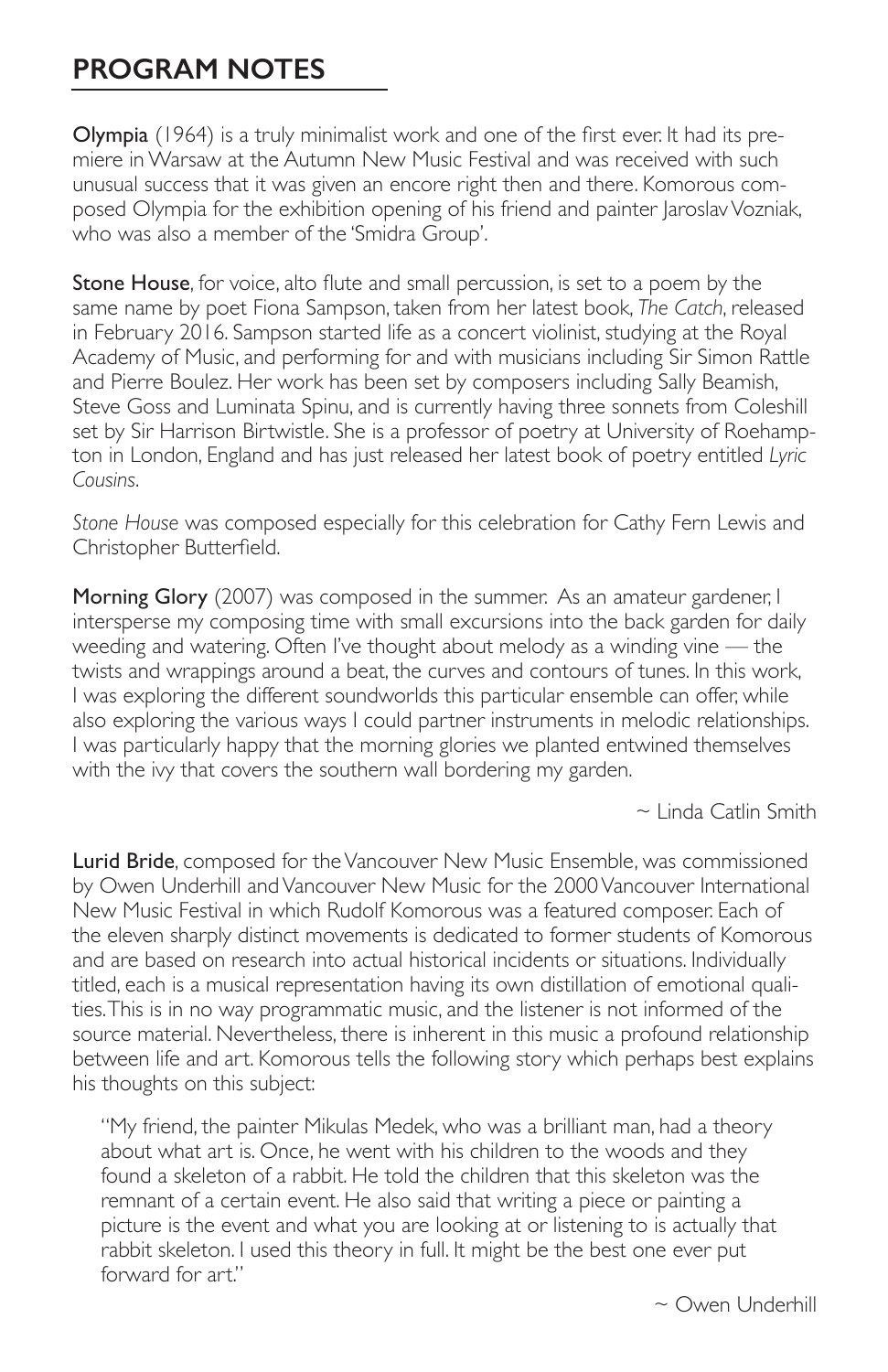#### Stone House by Fiona Sampson

Really what I want is to return again and again to a source that's inexhaustible and daily

but not a spring not ever water which is labile and cold which I don't trust seeing the glitter fall apart in my hand

feeling my hand grow cold I mean a wall warm with the sun thick with it like shelter a wall thickly curved and made by hands

whose gestures I could make in my turn in turning to a wall its orange flank glowing in the late light behind nettles

and under elder trees the source is love I think but huge and abstract this too a house whose roofless rooms become part of the wood

whose fire is choked with brambles and wild apple and with anemones those lucky stars pouring through doors and windows and through the wall.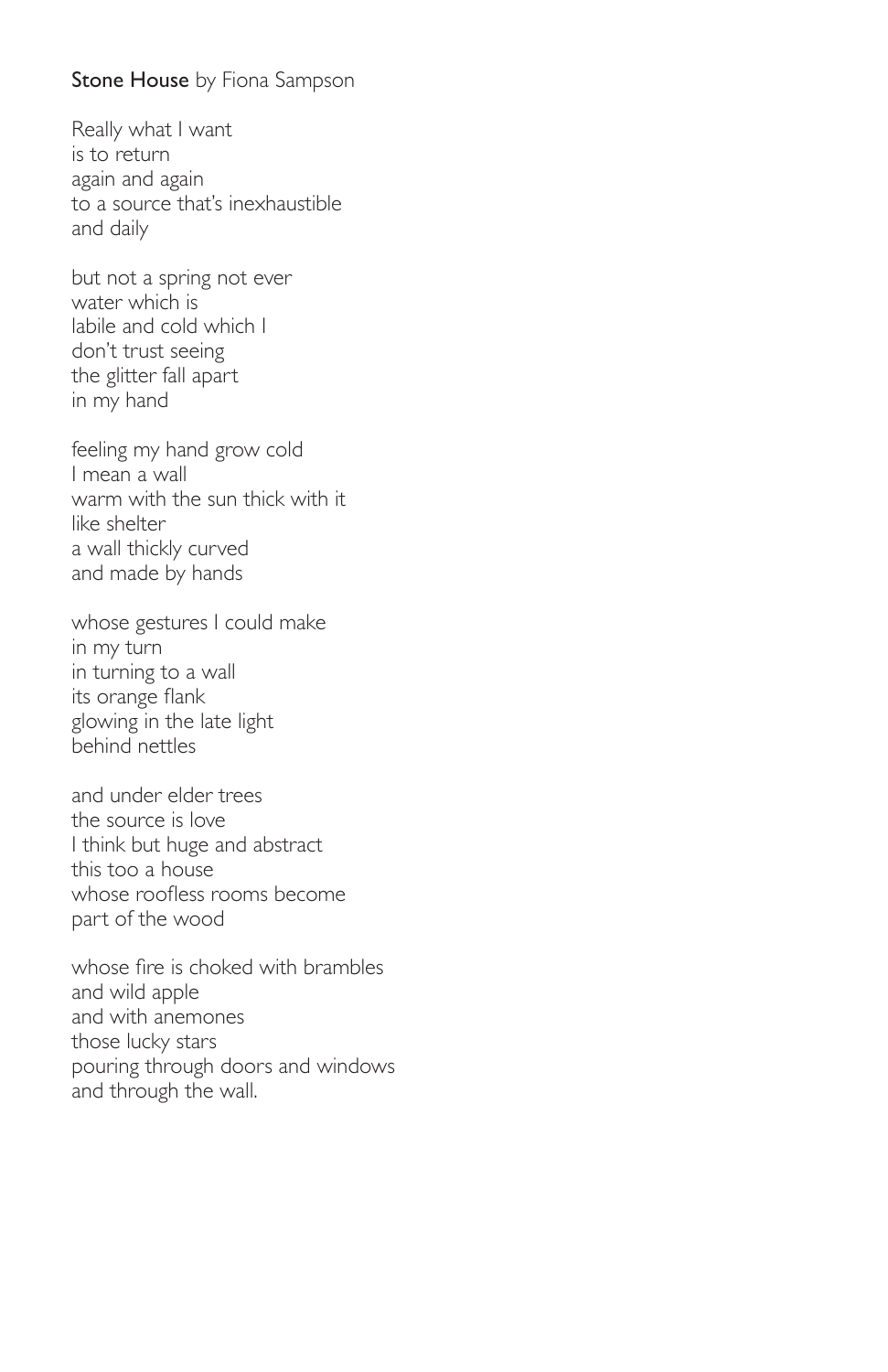## **BIOGRAPHIES**

CHRISTOPHER BUTTERFIELD studied composition with Rudolf Komorous at the University of Victoria (B.Mus. 1975) and with Bülent Arel at the State University of New York at Stony Brook (M.A. 1977). He lived in Toronto between 1977 and 1992, where he was active as a performance artist, rock guitar player, and composer. In 1979–1980 he taught in the graduate visual arts department at Concordia University in Montreal, and in 1986 and 1989 he taught in the School for the Contemporary Arts at Simon Fraser University in Vancouver. In 1992 he was appointed Assistant Professor of Composition at the University of Victoria and is currently the Acting Director of the School of Music. His music has been performed across Canada and in Europe, and is recorded on the CBC and Artifact labels.

An active teacher, adjudicator, lecturer, recording artist, and published author, **MARY** C.J. BYRNE is internationally respected for her wide-ranging work as a flute-in-hand musician and teacher. With the Victoria Conservatory of Music, Camosun College, and her own Piccolino Studio, she boasts thriving studios and classrooms of students at all ages and stages of musical interest. She is a regular performer with the Victoria Symphony. Without borders or boundaries, she eagerly performs chamber, solo, and small orchestra music for the full flute family. Mary is in demand as lecturer and writer on topics of music and as leader of music-tourism. She earned B.Mus. in Flute Performance and Music Education and M.Mus. in Flute Performance degrees from the University of Michigan, and a Ph.D. in Musicology from the University of Victoria, specializing in pedagogy and performance practice of the flutists at the Paris Conservatoire during the 19th and 20th centuries.

TZENKA DIANOVA is an internationally acclaimed concert artist. She completed her musical education in Europe, Canada, and New Zealand, working with renown pianists such as Dmitri Bashkirov and Tamas Vesmas. She has won numerous prizes, collaborated with leading composers of today (commissioning new works for piano), recorded solo and concerto albums, and published a book on John Cage's prepared piano music. In Victoria, she is known for her work with the Victoria Symphony.

CARLIE GRAHAM is grateful to work with the exceptional musicians in her hometown of Victoria for appreciative listeners. She is happiest when collaborating with composers on new pieces and exploring percussive sonic possibilities. When not hitting things with sticks, Carlie is a consulting librarian for global Fortune 500 companies.

CATHERINE FERN LEWIS is renowned as a highly versatile soprano and sound artist. An ambassador and active exponent of Canada's new music and art scene, Lewis has premiered over one hundred pieces by prominent composers and created her own multi-media works that push the boundaries of performance. Lewis earned a BMus from UVic where she was influenced by professors Rudolf Komorous and Martin Bartlet. She devoted three subsequent years to vocal training in Europe and Canada, studying under luminaries Frances James Adaskin, Selena James, Mary Morrison and Pierre Bernac. She appears as soloist with symphony orchestras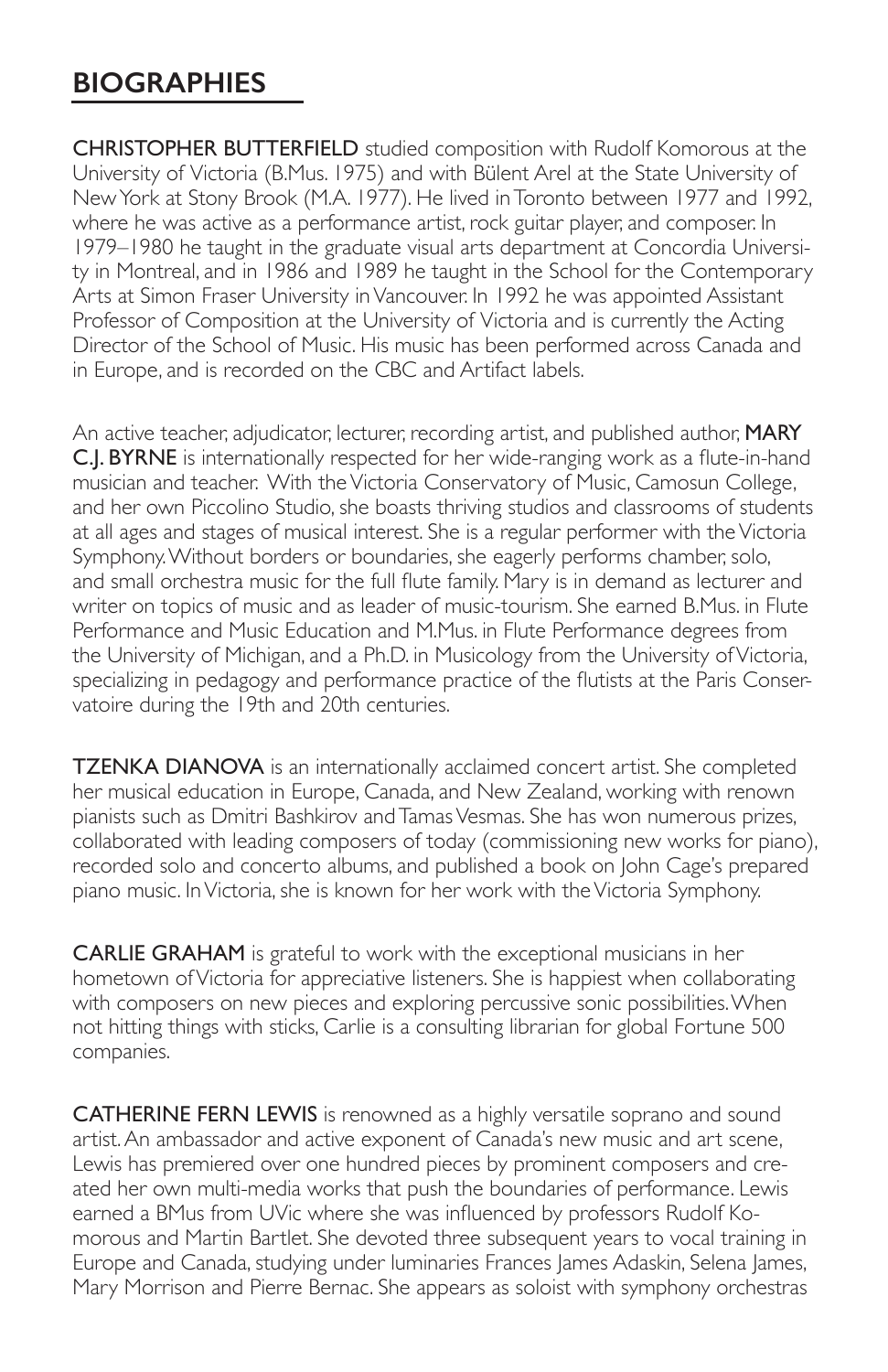and in recitals of new and traditional music. Her improvisations have shaped the work of collaborators from other disciplines; many pieces have been written expressly for her. Lewis' personal creative explorations are uniquely interdisciplinary, combining movement, sound, film and installation. Her site-specific work has been presented by art galleries and festivals in Canada and Europe. Lewis lives in Victoria and teaches at the Victoria Conservatory of Music.

ERIN MARKS is one of Vancouver's best-loved oboe soloists. She plays oboe and English horn with Vancouver Opera Orchestra, Pandora's Vox, and appears frequently as an extra musician with the Vancouver Symphony Orchestra. She has also appeared with the Turning Point Ensemble under the direction of Owen Underhill as well as played extra in the Victoria Symphony and many other orchestras. Erin is a frequent recitalist. Last year she played with esteemed organist, Edward Norman in a Trinity University Faculty and Friends concert and is called upon regularly by the organists of Vancouver's most important churches. Ms. Marks earned her Master's degree in Oboe Performance from the Manhattan School of Music, studying with Joseph Robinson, Principal Oboist of the New York Philharmonic. Spending several years performing throughout New York, Ms. Marks enjoyed success as a freelance artist.

Cellist ALASDAIR MONEY grew up in Victoria and studied with James Hunter for many years at the Victoria Conservatory of Music. He graduated in 1991 from the Associate in Musical Arts Diploma program and went on to complete a Bachelor of Music degree at the New England Conservatory of Music in Boston. While there, he studied with Lawrence Lesser and Michael Haber. After graduating from NEC in 1995, Alasdair went to England to study in London with Raphael Wallfisch at the Guildhall School of Music and Drama where he received a post-graduate diploma in cello performance. He also completed a Master of Music degree in cello performance at the University of Victoria where he studied with Pamela Highbaugh-Aloni and Paula Kiffner.

Alasdair has attended such festivals as Banff and Orford in Canada and the Dartington, Evian and Verbier music festivals in England and in Europe. While back in Canada, Alasdair works with the Victoria and Vancouver Island symphonies, the Emily Carr String Quartet, the Galiano and Aventa ensembles and has played with the Vancouver Symphony orchestra.

Holding a Bachelor of Music in double bass from the University of Victoria, **ALEX** REMPEL is a regular performer with the Victoria Symphony and the Vancouver Island Symphony. Also a dedicated performer of jazz, bluegrass, country, and old-time music on both bass and mandolin, he is a co-founder and core member of acclaimed indieroots band West My Friend, with whom he has released three albums and toured across North America and Europe. He is an experienced chorister and has been a full-time member of the highly-regarded Victoria chamber choir Vox Humana for several seasons.